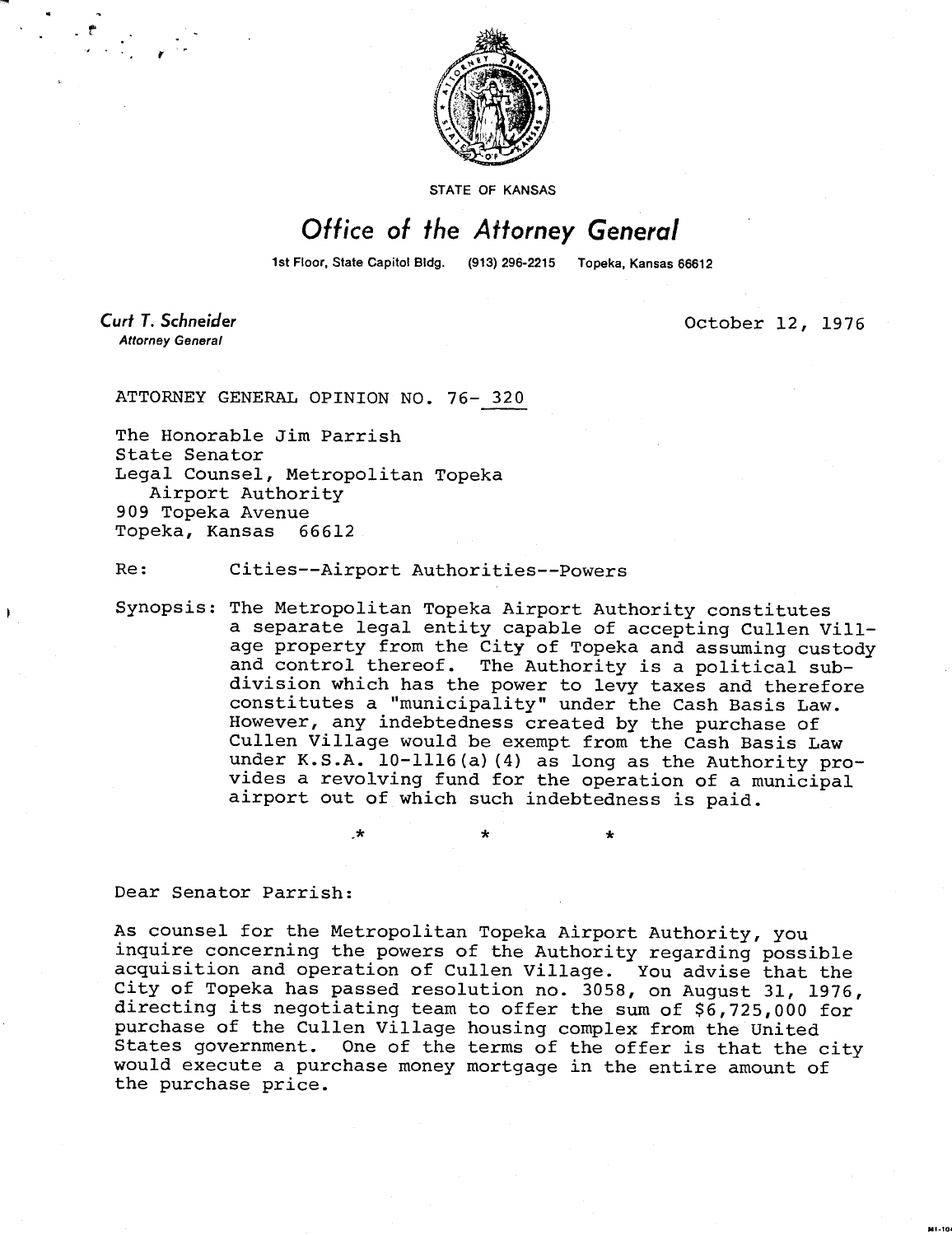The Honorable Jim Parrish Page Two October 12, 1976

You advise that the MTAA is being considered as an entity to acquire and manage the property, which could serve as an additional source of revenue for the maintenance and operation of other operations under jurisdiction of the Authority, including Philip Billard Municipal Airport, Forbes Field Airport, and the Topeka Air Industrial Park. Thus, you inquire whether the MTAA is a separate political subdivision either of the City of Topeka or of the State of Kansas, which is legally empowered to acquire, manage and dispose of Cullen Village Property, and if so, whether the Authority could execute a mortgage therefor without violating the cash-basis law, K.S.A. 10-1101 et seq.

You enclose a copy of Charter Ordinance No. 26 of the City of Topeka, which exempts the city from K.S.A. 1972 Supp. 27-315 through 27-326, inclusive and provides substitute and additional provisions relating to the same subject. The cited statutory provisions constitute the Surplus Property and Public Airport Authority Act, K.S.A. 27-315 et seq., adopted by the legislature in 1965, to provide a legal entity with broad and comprehensive powers to deal with the manifold problems relating to the use of surplus public property, in particular, real property. K.S.A. 27-316 sets forth a helpful and pertinent statement of legislative policy and purpose thus:

> "It is hereby declared to be the policy of the state that to promote the public interest, economy, health, safety, education and general welfare of the cities to which the provisions of this act may be applicable and of the residents and property owners therein that the people be empowered to acquire, own, maintain, operate, improve and dispose of surplus real or personal properties of the United States, the state of Kansas, any political subdivision thereof or any municipality therein, within or without the cities to which the provisions of this act may be applicable, including, but not limited to, property which may be essential, suitable or desirable for the development, improvement, operation or maintenance of a public airport. Because of the unique problems which exist relative thereto, the creation of an authority separate and distinct from such cities and the counties in which such cities are located is necessary."

Although the City of Topeka exempted itself from the provisions of this act, including this section, the charter ordinance which was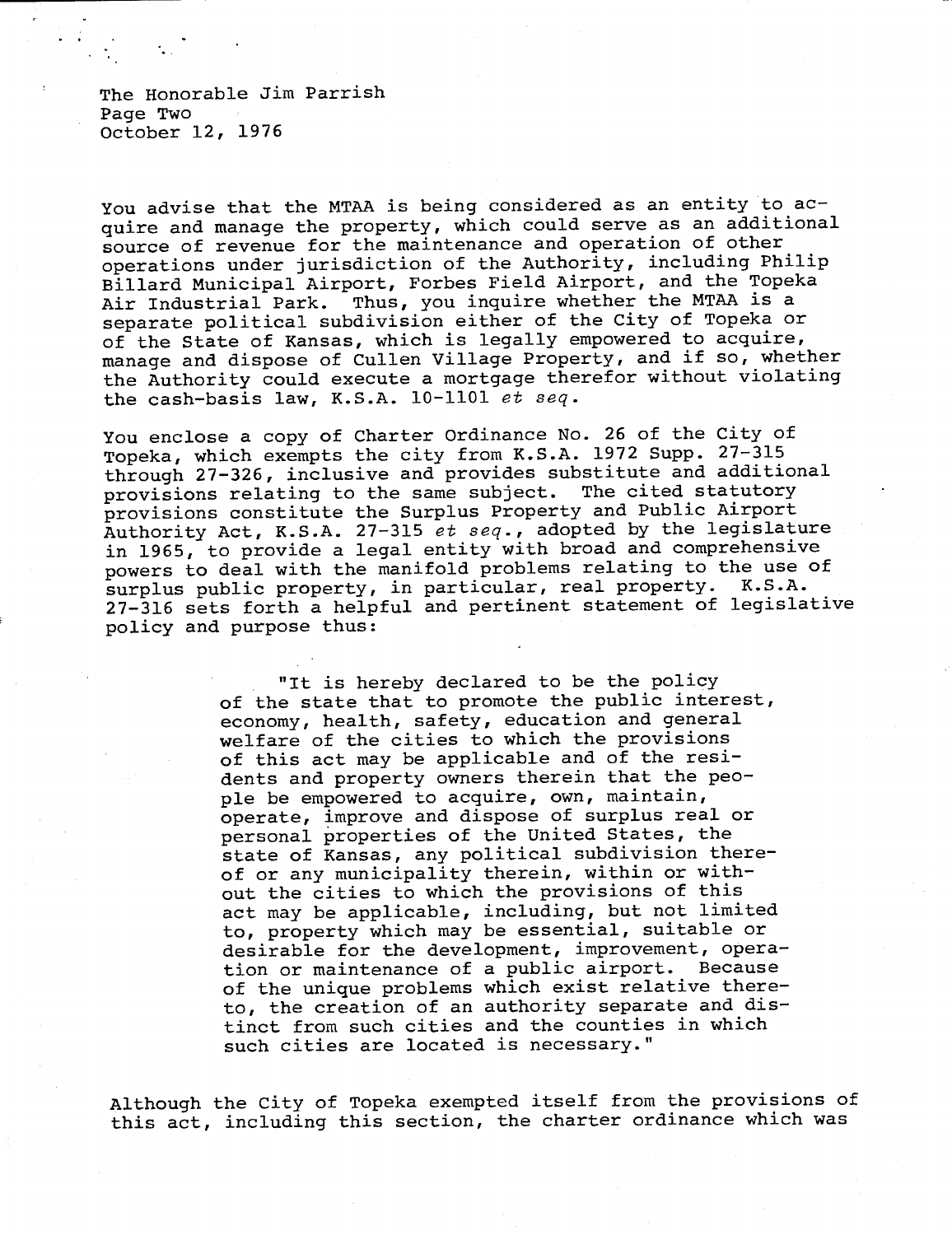The Honorable Jim Parrish Page Three October 12, 1976

adopted as modelled closely after the act, and this statement of purpose remains pertinent to its construction.

The powers which are granted to the Authority by section 3 of the ordinance are similar to the powers of the statutory authority described in K.S.A. 27-319, with four principal exceptions. The following subparagraphs of the section state thus:

> "(c) To receive, lease, obtain option upon, acquire by contract or grant, or otherwise acquire; to hold, maintain, operate, improve, subdivide, lease, lease for oil and gas purposes and develop property; said property to be titled in the name of the 'City of Topeka, Kansas, a municipal corporation.'

> > $\star$

(f) To acquire, hold and dispose of property without regard to the provisions of any other laws governing the acquisition, holding and disposition of public property and public funds by cities and their agencies subject to approval of the City.

(i) To borrow money and pledge, mortgage or otherwise hypothecate property and revenues as security therefor; subject to the approval of the City;

 $\bullet$ 

\*

\*

(j) To contract with the United States or any of its agencies, the State of Kansas, any political subdivision thereof and any municipality therein with respect to the terms on which the authority may agree to purchase or receive property, including, but not limited to, provisions for the purchase of property over a period of years, for payment of the purchase price or installments thereof in the manner and to the extent required, and for pledge of all revenues and income received from the sale or operation of said property after providing for administration, maintenance and operation costs,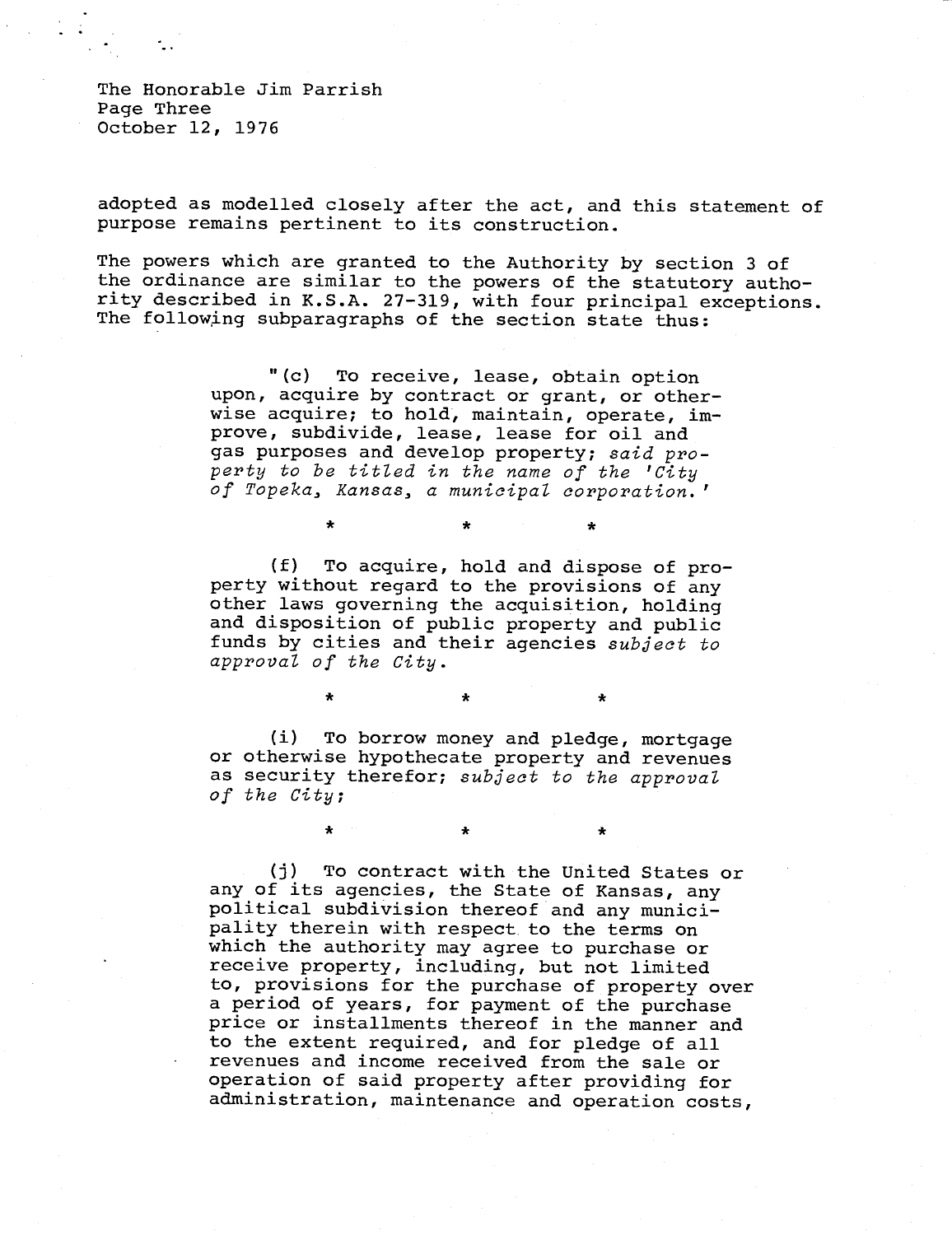The Honorable Jim Parrish Page Four October 12, 1976

> to payment of the principal of the purchase price and interest thereon or of any bond issued by the Authority issued subject to the approval of the City." [Emphasis supplied.]

In each instance, the charter ordinance requires that the Authority seek approval of the city prior to the exercise of the powers above, whereas no such approval is required in the statutory provisions. In two other respects, the authority created by the ordinance must seek approval of the city, prior to the issuance of industrial revenue bonds and prior to exercise of the power of eminent domain. Such approval is not required by the act itself. In addition, in section 3(c), the ordinance omits the words "purchase," "to own," "to sell, convey, lease, exchange, transfer, assign, grant option with respect to, mortgage or otherwise dispose of property." Thus, while the Authority created by the ordinance may not exercise these particular powers, it may still "receive, lease, obtain option upon, acquire by contract or grant, or otherwise acquire," property, and it may "hold, maintain, operate, improve, subdivide, lease, lease for oil and gas purposes and develop" property. Section 3(c). In addition, it may dispose of (§ 3(f)) and mortgage (§ 3(i)) property, all with the consent of the city. Otherwise, the powers of the MTAA are substantially identical to those of the statutory Authority.

These differences have prompted some controversy regarding the precise legal status of the Authority,  $i.e.,$  whether it is a political subdivision of the State of Kansas separate and independent from the city, or whether it is a mere agency of the city which acts only at its sufferance. Neither extreme is fairly descriptive. The Authority is created a "separate political subdivision of the City of Topeka," with the power to sue and be sued, to enter into contracts, and to appoint and employ its own officers, agents, counsel and employees. It may issue its own bonds, including general obligation, revenue and industrial bonds, as well as nofund warrants. General obligation bonds of the Authority represent an indebtedness of the Authority, not of the city. Section 8(a). Further, bonds, warrants and other obligations and liabilities of the Authority do not represent obligations of the city or the state, but of the Authority itself. Section 8(e).

Created by charter ordinance, the MTAA is a creature of the city. At the same time, it is not merely an administrative arm of the city. It is a separate legal entity which may exercise certain of its powers freely and without approval from the city. In framing the ordinance, the city obviously wished to retain approval of property transactions of the Authority, and for this purpose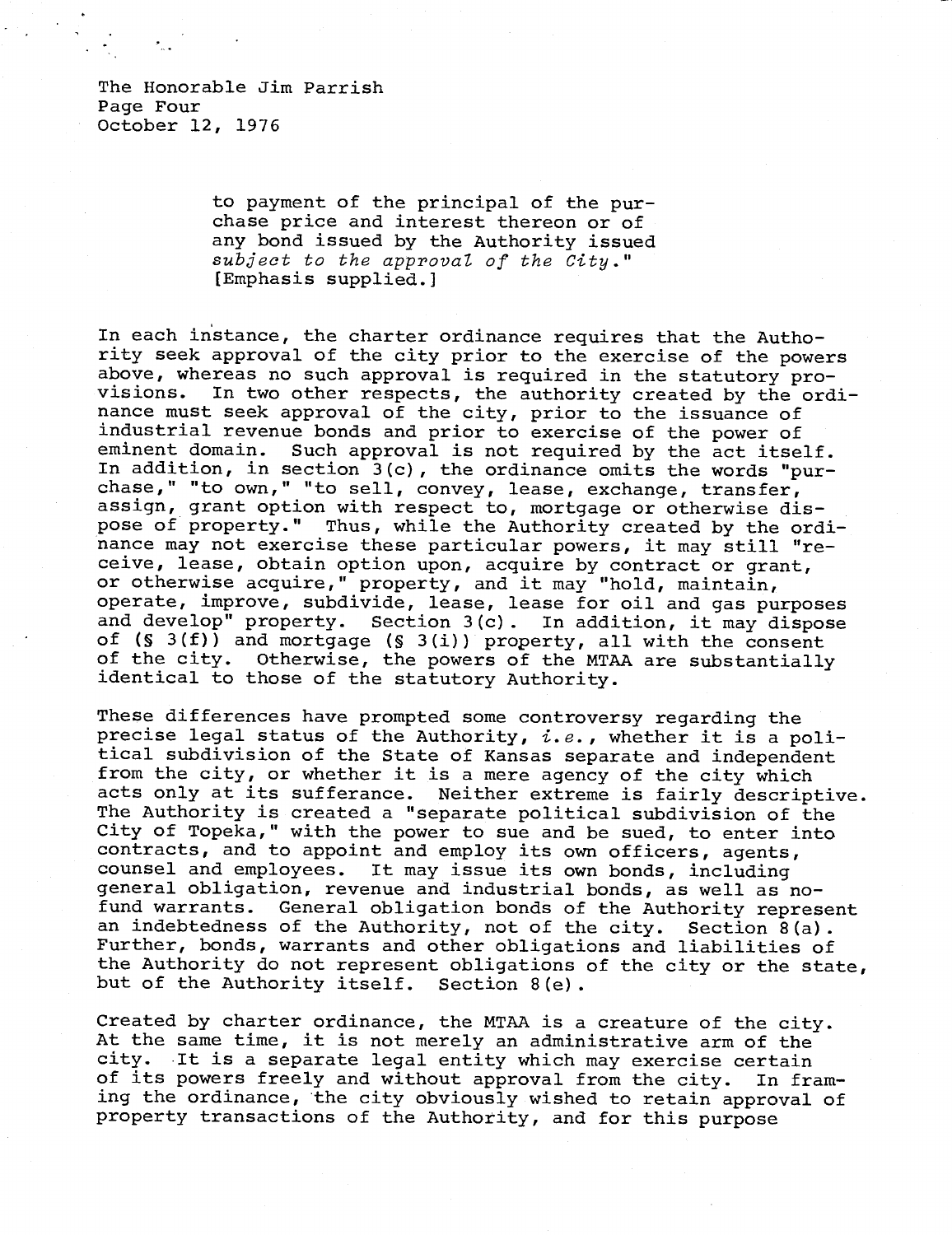The Honorable Jim Parrish Page Five October 12, 1976

provided that property acquired by the Authority shall be titled in the name of the "City of Topeka, a municipal corporation." However, in virtually every other respect, excepting eminent domain power and the issuance of industrial revenue bonds, the powers of the Authority created by the ordinance are identical to those of the authority contemplated by the statute, as an entity "separate and distinct" from the city. K.S.A. 27-316, supra. While the city is entitled to approve the transactions whereby property passes under the custody and control of the Authority, once it has assumed that custody and control, it enjoys complete administrative independence in the management and operation of such property, entirely unlike a city administrative division or agency.

Clearly, the Authority is empowered to acquire, receive and hold any property which the City authorizes to be transferred to it. Thus, in my judgment, the City of Topeka could transfer to, and the Authority is empowered to accept custody and control over any property, including Cullen Village, which the City chose to transfer thus.

The Authority, like the city, is subject to the cash-basis law. K.S.A. 10-1113 provides that it shall be unlawful for the governing body of any municipality to create an indebtedness against the municipality which is "in excess of the amount of funds actually on hand in the treasury of such municipality at the time for such purpose . . . ." K.S.A. 10-1101(a) defines the term "municipality" thus:

> "'Municipality' shall be construed and held to mean county, township, city, municipal university, school district, community junior college, drainage district, and any other similar political subdivision or taxing district of the state."

The MTAA is a political subdivision which has the power to levy taxes. Its power to levy taxes is subject to the consent of the Its power to levy taxes is subject to the consent of the city. Nonetheless, once that consent is given, the Authority levies taxes on its own behalf, and the city does not levy taxes for it. It is thus a taxing subdivision and a "municipality" within the meaning of the cash-basis law. The cash-basis law excepts certain indebtedness from its provisions. K.S.A. 10-1116 states in pertinent part thus:

> "(a) The limits of indebtedness prescribed under the provisions of article 11